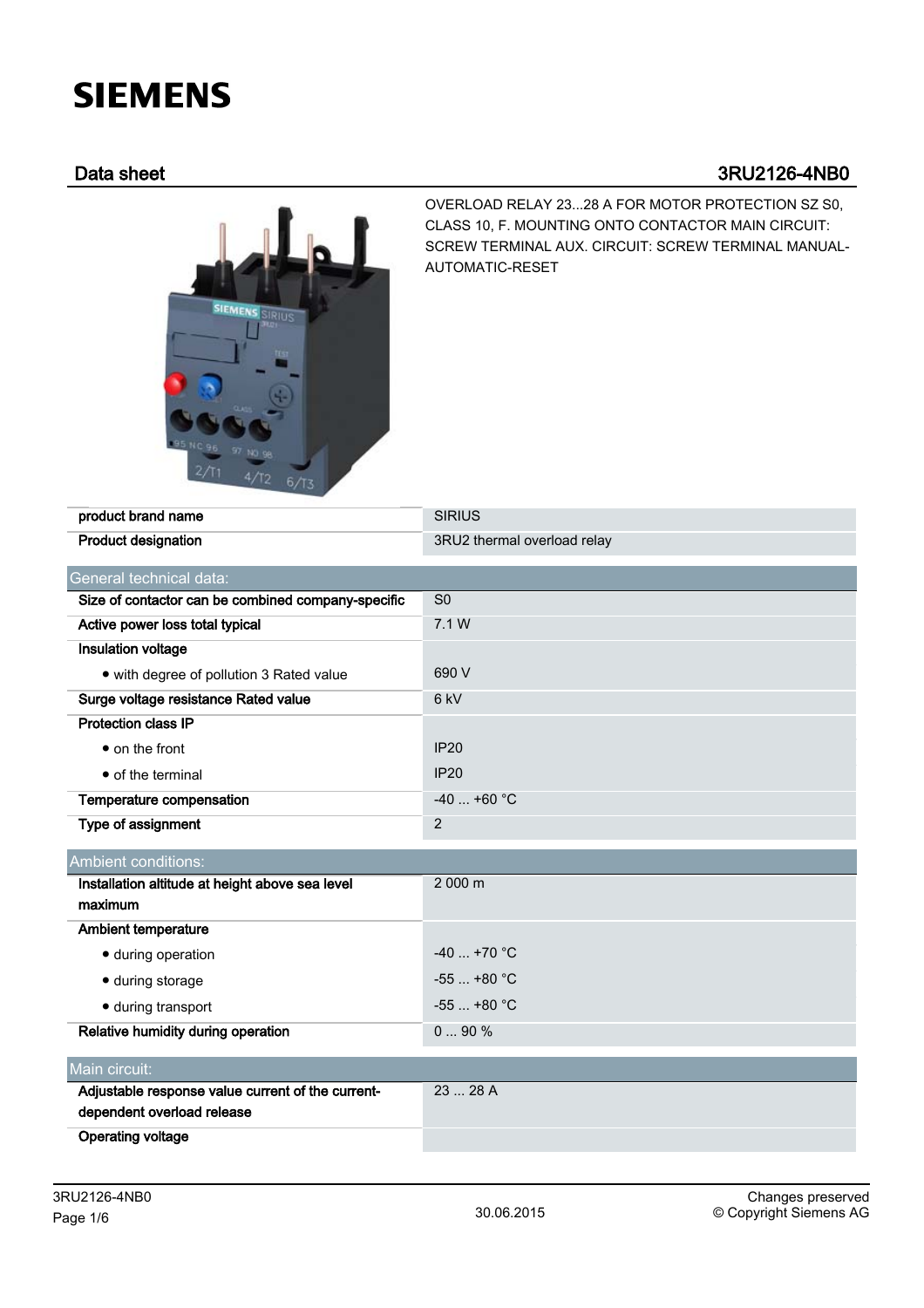| • Rated value                                        | 690 V                       |
|------------------------------------------------------|-----------------------------|
| • at AC-3 Rated value maximum                        | 690 V                       |
| <b>Operating frequency Rated value</b>               | 50  60 Hz                   |
| <b>Operating current Rated value</b>                 | 28 A                        |
| <b>Operating current</b>                             |                             |
| $\bullet$ at AC-3                                    |                             |
| - at 400 V Rated value                               | 28 A                        |
| Auxiliary circuit:                                   |                             |
| Number of NC contacts                                |                             |
| • for auxiliary contacts                             | $\mathbf{1}$                |
| $-$ Note                                             | for contactor disconnection |
| Number of NO contacts                                |                             |
| • for auxiliary contacts                             | $\mathbf{1}$                |
| $-$ Note                                             | for message "Tripped"       |
| Number of CO contacts                                |                             |
| • for auxiliary contacts                             | $\pmb{0}$                   |
| Design of the auxiliary switch                       | integrated                  |
| Operating current of the auxiliary contacts at AC-15 |                             |
| $\bullet$ at 24 V                                    | 3A                          |
| $\bullet$ at 110 V                                   | 3A                          |
| • at 120 V                                           | 3A                          |
| $\bullet$ at 125 V                                   | 3A                          |
| $\bullet$ at 230 V                                   | 2A                          |
| $\bullet$ at 400 V                                   | 1A                          |
| Operating current of the auxiliary contacts at DC-13 |                             |
| $\bullet$ at 24 V                                    | 2A                          |
| $\bullet$ at 110 V                                   | 0.22A                       |
| $\bullet$ at 125 V                                   | 0.22A                       |
| $\bullet$ at 220 V                                   | 0.11A                       |
| Protective and monitoring functions:                 |                             |
| <b>Trip class</b>                                    | CLASS 10                    |
| Design of the overload circuit breaker               | thermal                     |
| UL/CSA ratings:                                      |                             |
| Full-load current (FLA) for three-phase AC motor     |                             |
| • at 480 V Rated value                               | 28 A                        |
| • at 600 V Rated value                               | 28 A                        |
| Contact rating of the auxiliary contacts acc. to UL  | B600 / R300                 |
| Installation/ mounting/ dimensions:                  |                             |
| mounting position                                    | any                         |
| <b>Mounting type</b>                                 | direct mounting             |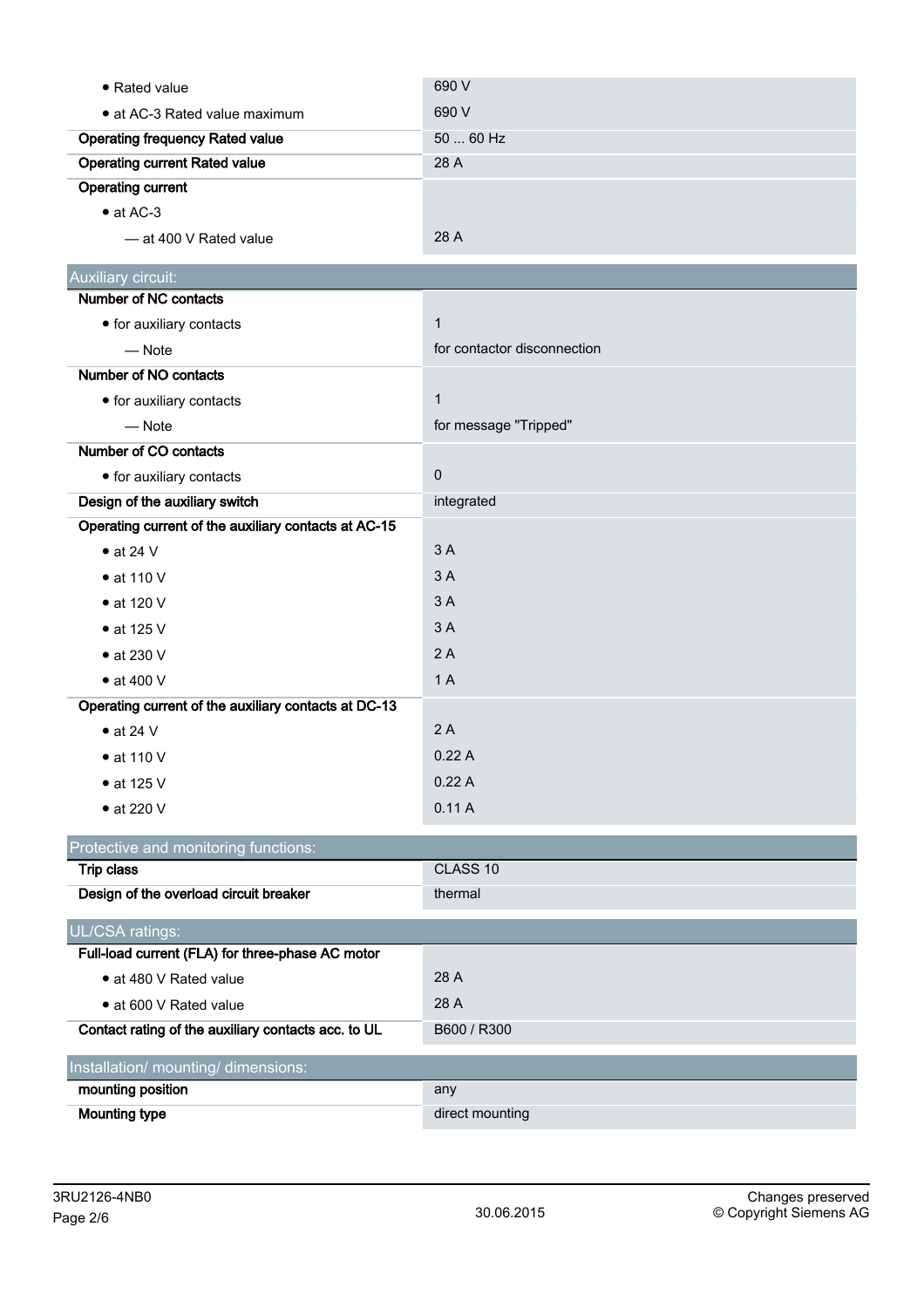| Height                                         | 85 mm                |
|------------------------------------------------|----------------------|
| <b>Width</b>                                   | 45 mm                |
| Depth                                          | 85 mm                |
| <b>Required spacing</b>                        |                      |
| • with side-by-side mounting                   |                      |
| - forwards                                     | $0 \text{ mm}$       |
| - Backwards                                    | 0 <sub>mm</sub>      |
| - upwards                                      | 6 mm                 |
| - downwards                                    | 6 mm                 |
| - at the side                                  | 6 mm                 |
| • for grounded parts                           |                      |
| - forwards                                     | 0 <sub>mm</sub>      |
| - Backwards                                    | 0 <sub>mm</sub>      |
| - upwards                                      | 6 mm                 |
| - at the side                                  | 6 mm                 |
| - downwards                                    | 6 mm                 |
| • for live parts                               |                      |
| — forwards                                     | 0 <sub>mm</sub>      |
| - Backwards                                    | 0 <sub>mm</sub>      |
| - upwards                                      | 6 mm                 |
| - downwards                                    | 6 mm                 |
| - at the side                                  | 6 mm                 |
| <b>Connections/ Terminals:</b>                 |                      |
| <b>Product function</b>                        |                      |
| • removable terminal for auxiliary and control | <b>No</b>            |
| circuit                                        |                      |
| Type of electrical connection                  |                      |
| • for main current circuit                     | screw-type terminals |

| • for auxiliary and control current circuit                      | screw-type terminals                                                                  |
|------------------------------------------------------------------|---------------------------------------------------------------------------------------|
| Arrangement of electrical connectors for main current<br>circuit | Top and bottom                                                                        |
| Type of connectable conductor cross-section                      |                                                                                       |
| • for main contacts                                              |                                                                                       |
| - single or multi-stranded                                       | $2x$ (1  2,5 mm <sup>2</sup> ), 2x (2,5  10 mm <sup>2</sup> )                         |
| - finely stranded with core end processing                       | $2x$ (1  2.5 mm <sup>2</sup> ), $2x$ (2.5  6 mm <sup>2</sup> ), 1x 10 mm <sup>2</sup> |
| • for AWG conductors for main contacts                           | 2x(1612), 2x(148)                                                                     |
| Type of connectable conductor cross-section                      |                                                                                       |
| • for auxiliary contacts                                         |                                                                                       |
| - single or multi-stranded                                       | $2x (0,5  1,5 mm2)$ , $2x (0,75  2,5 mm2)$                                            |
| - finely stranded with core end processing                       | 2x (0.5  1.5 mm <sup>2</sup> ), 2x (0.75  2.5 mm <sup>2</sup> )                       |
| • for AWG conductors for auxiliary contacts                      | 2x(2016), 2x(1814)                                                                    |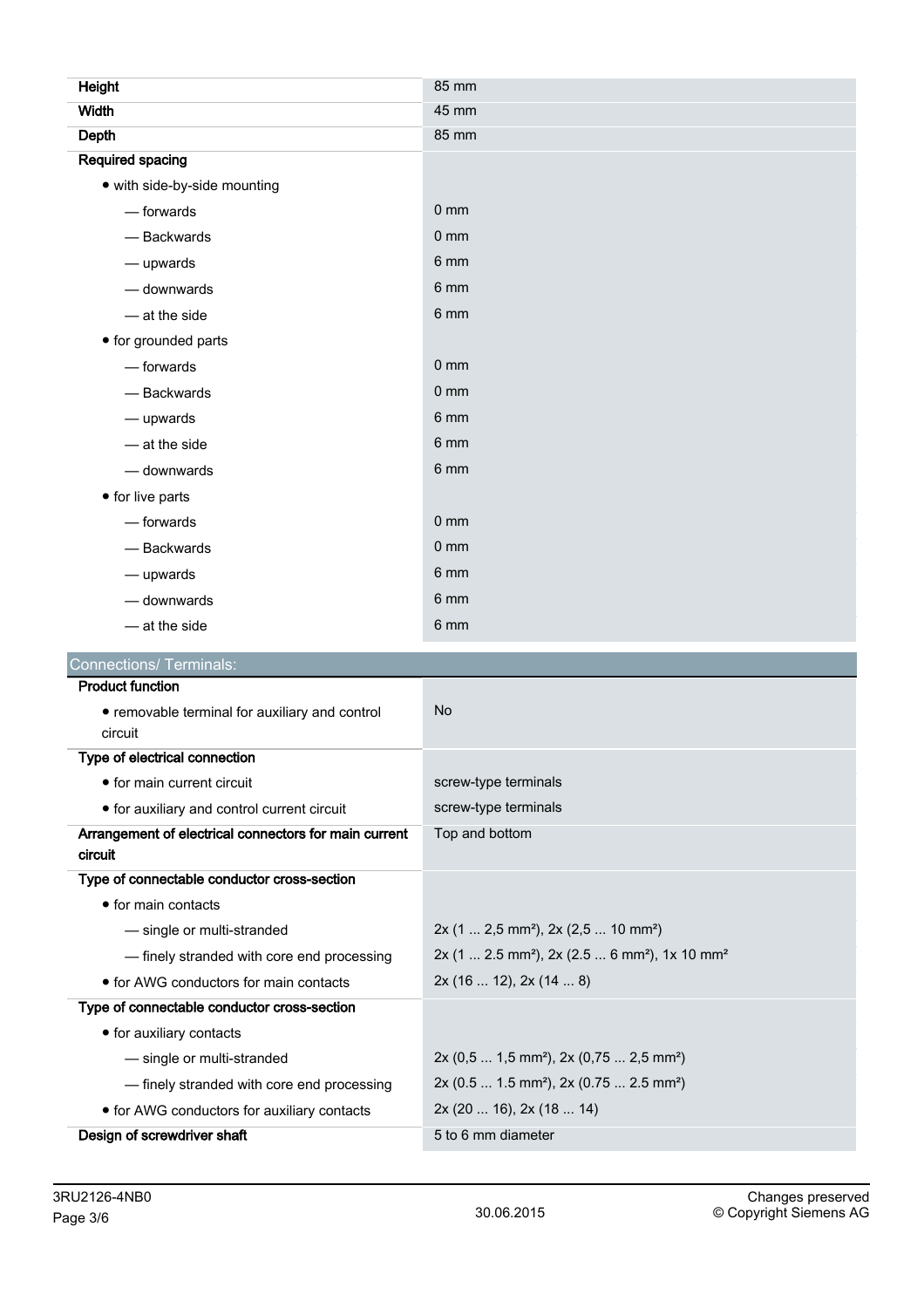|                                                                              | Design of the thread of the connection screw      |                                 |                |                                      |                                     |
|------------------------------------------------------------------------------|---------------------------------------------------|---------------------------------|----------------|--------------------------------------|-------------------------------------|
| • for main contacts                                                          |                                                   | M <sub>4</sub>                  |                |                                      |                                     |
|                                                                              | • of the auxiliary and control contacts           |                                 | M <sub>3</sub> |                                      |                                     |
| Safety related data:                                                         |                                                   |                                 |                |                                      |                                     |
| Proportion of dangerous failures                                             |                                                   |                                 |                |                                      |                                     |
| • with low demand rate acc. to SN 31920                                      |                                                   | 50 %                            |                |                                      |                                     |
| • with high demand rate acc. to SN 31920                                     |                                                   | 50 %                            |                |                                      |                                     |
| MTTF with high demand rate                                                   |                                                   | 2 2 8 0 y                       |                |                                      |                                     |
| T1 value for proof test interval or service life acc. to<br><b>IEC 61508</b> |                                                   | 20y                             |                |                                      |                                     |
| Mechanical data:                                                             |                                                   |                                 |                |                                      |                                     |
| Size of overload relay                                                       |                                                   |                                 | S <sub>0</sub> |                                      |                                     |
| Display:                                                                     |                                                   |                                 |                |                                      |                                     |
| <b>Display version</b>                                                       |                                                   |                                 |                |                                      |                                     |
| • for switching status                                                       |                                                   |                                 | Slide switch   |                                      |                                     |
| Certificates/ approvals:                                                     |                                                   |                                 |                |                                      |                                     |
| <b>General Product Approval</b>                                              |                                                   |                                 |                | For use in<br>hazardous<br>locations | <b>Declaration of</b><br>Conformity |
|                                                                              |                                                   | FAL                             |                |                                      | $\epsilon$                          |
| CCC                                                                          |                                                   |                                 | UL             | <b>ATEX</b>                          | EG-Konf.                            |
| <b>Test Certificates</b>                                                     |                                                   |                                 |                |                                      |                                     |
| Typprüfbescheinigu<br>ng/Werkszeugnis                                        | spezielle<br>Prüfbescheinigunge<br>$\overline{u}$ | <b>Shipping Approval</b><br>ABS | VERITAS        | 工本<br>DNV<br><b>DNV</b>              | GL                                  |
| <b>Shipping Approval</b>                                                     |                                                   |                                 |                | other                                |                                     |
| Lloyd's<br>Register<br><b>LRS</b>                                            |                                                   | <b>RINA</b>                     | RMRS           | Umweltbestätigung                    |                                     |

## Further information

Information- and Downloadcenter (Catalogs, Brochures,…) <http://www.siemens.com/industrial-controls/catalogs>

Industry Mall (Online ordering system) <http://www.siemens.com/industrymall>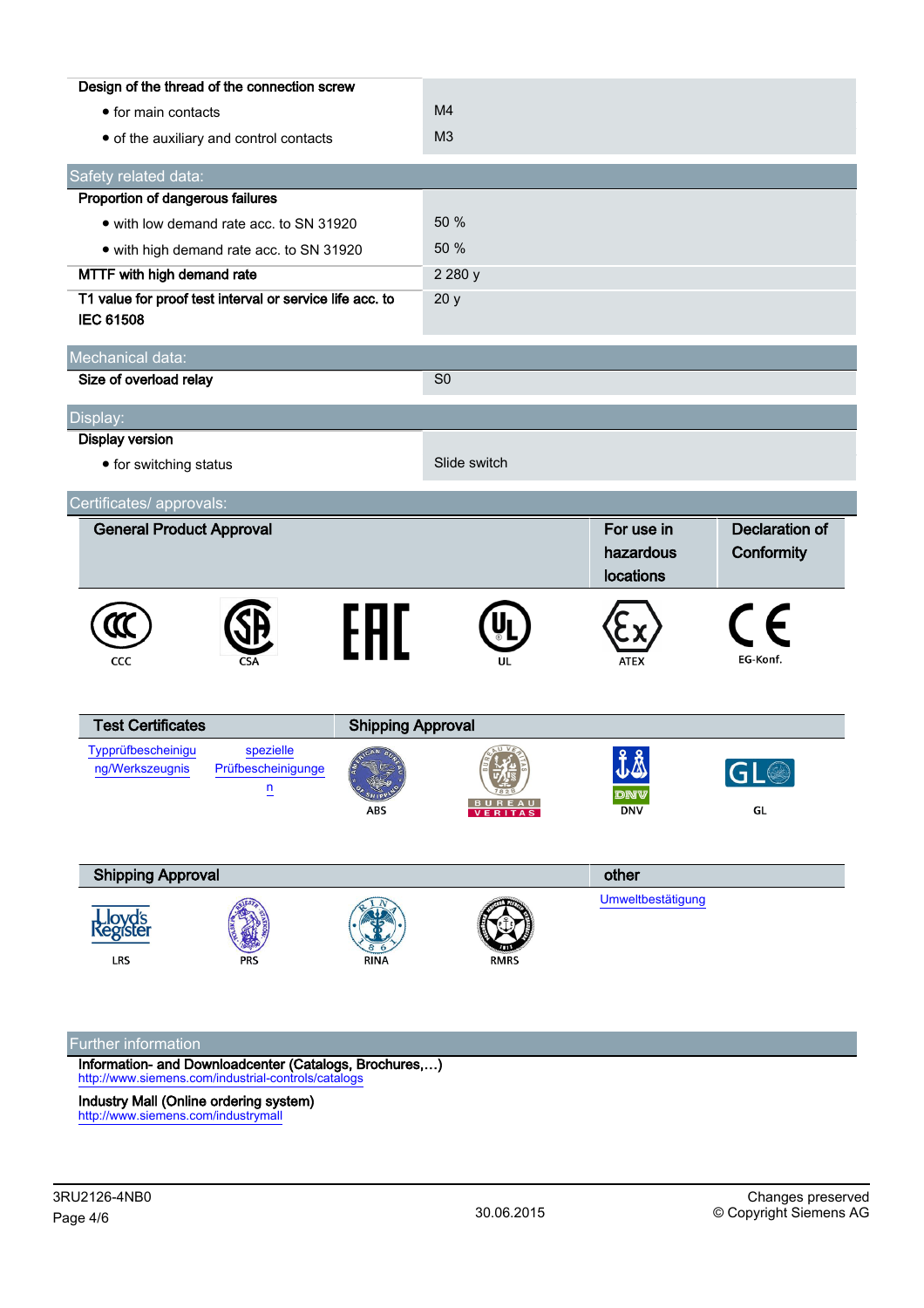### Cax online generator

<http://support.automation.siemens.com/WW/CAXorder/default.aspx?lang=en&mlfb=3RU21264NB0>

Service&Support (Manuals, Certificates, Characteristics, FAQs,...) <https://support.industry.siemens.com/cs/ww/en/ps/3RU21264NB0>

Image database (product images, 2D dimension drawings, 3D models, device circuit diagrams, EPLAN macros, ...) [http://www.automation.siemens.com/bilddb/cax\\_de.aspx?mlfb=3RU21264NB0&lang=en](http://www.automation.siemens.com/bilddb/cax_de.aspx?mlfb=3RU21264NB0&lang=en)